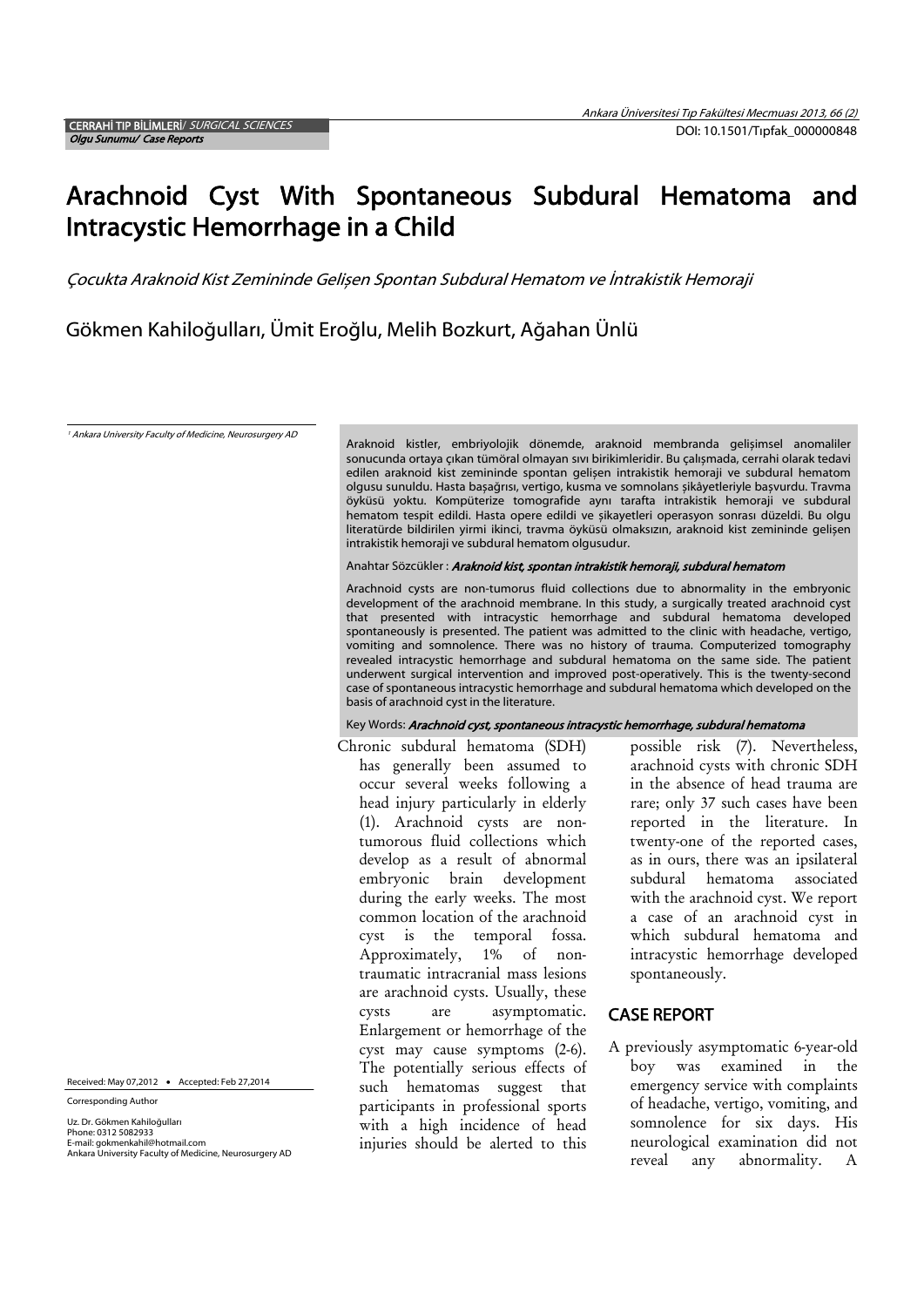computed tomography (CT) scan revealed a hypodense mass in the left fronto-temporoparietal region (Figure 1). Magnetic resonance<br>imaging (MRI) examination imaging (MRI) examination presented a chronic left cerebral subdural hematoma along with an intracystic hematoma in the left middle cranial fossa in addition to a midline shift to the right side (Figure 2).

Examination for coagulopathy was negative. A left frontotemporoparietal craniotomy was performed, and the chronic SDH was perceived to be separated from the hematoma within the arachnoid cyst by the membrane of the arachnoid cyst and the capsule of the chronic SDH. Intracystic blood clots were removed and the membrane was widely fenestrated. The patient tolerated the procedure well and recovered completely. A postoperative CT scan confirmed the absence of the subdural hematoma and intracystic hematoma (Figure 3)

# **DISCUSSION**

The natural history of arachnoid cysts is still not well defined (8,9). Arachnoid cysts arise from embryonic developmental anomalies involving duplication or splitting of the arachnoid membrane. Arachnoid cysts represent 1% of all non-traumatic intracranial masses (10, 11). The most common site for this etiology is at the sylvian fissure (49%) followed by the cerebellopontine angle (11%), supracollicular (10%), vermian (9%), sellar, suprasellar (9%), interhemispheric (5%), cerebral convexity (4%), and clival (3%) regions (12-14). The first case of an arachnoid cyst with intracystic bleeding was described by Davidoff and Dyke in 1938. Tearing of the outer wall of the arachnoid cyst is associated with subdural or intracystic hemorrhage inflicted by a rupture of bridging veins, unsupported blood vessels around the cyst wall, and leptomeningeal vessels located at the base of the cyst (15-17). The

arachnoid cyst may enlarge overtime as a result of secretion of fluid from the cyst walls (18-20). The ensuing increased pressure may rupture and may manifest as a hematoma if there is also an accompanying vascular disruption. The most successful and comprehensive treatment for a patient with an arachnoid cyst and intracystic and/or SDH is surgery. Membranectomy and cyst communication to the basal cisterns must be executed.

# CONCLUSION

Rarely, spontaneous rupture of arachnoid cysts can result in intra cystic hemorrhage, SDH or subdural hygroma. Surgery is a helpful and successful treatment for the symptomatic patients with an arachnoid cyst combined with intracystic and subdural hemorrhage.



**Figure 1:** CT scan shows SDH in left frontotemporoparietal region.



**Figure 2:** MRI shows left chronic subdural hematoma and intracystic hematoma including left middle cr.



**Figure 3:** Postoperative CT scan showed the absence of the subdural hematoma and intracystic hematoma.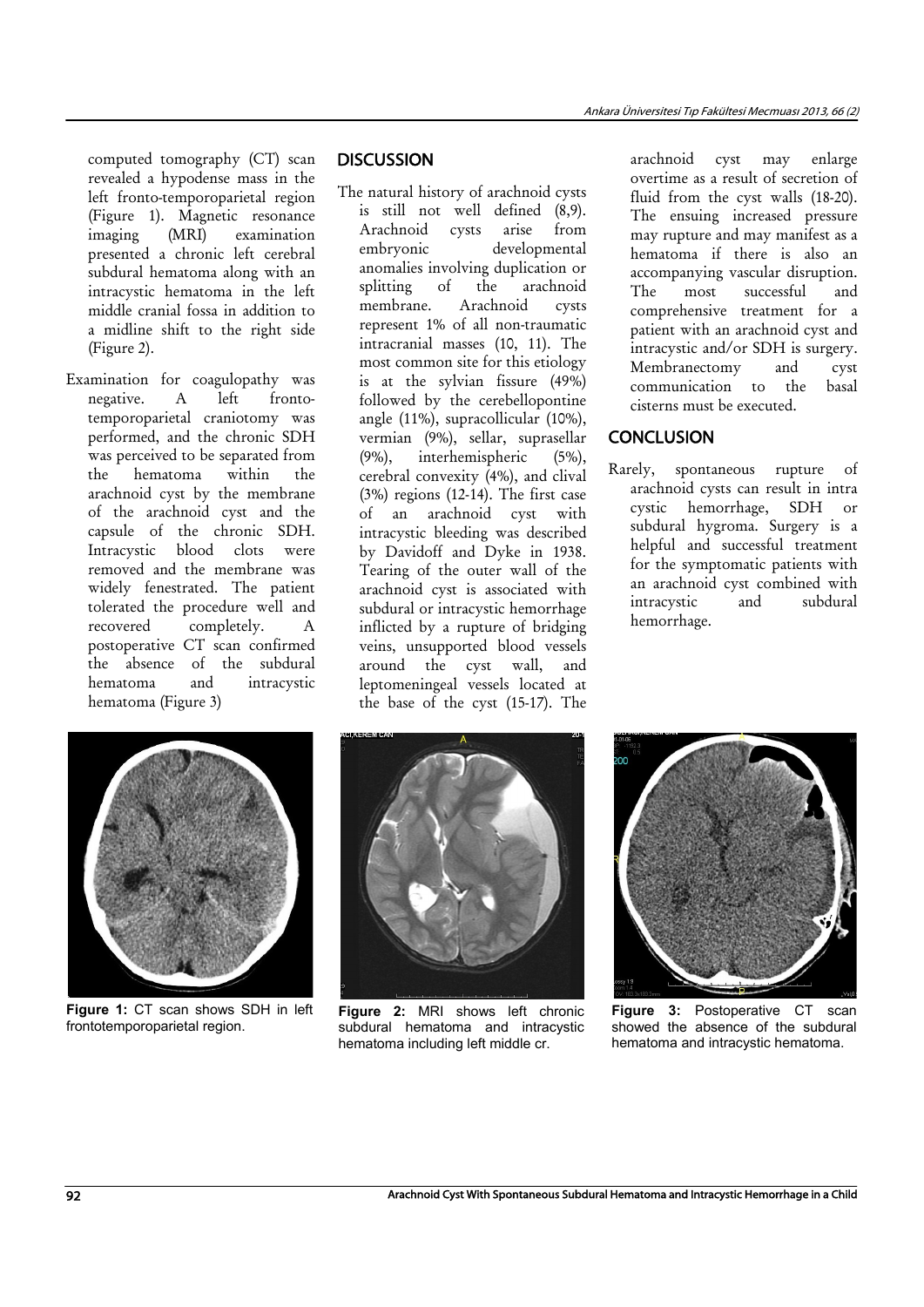## **REFERENCES**

- 1. Markwalder TM. Chronic subdural hematomas: a review. J Neurosurg 1981;54:637-645.
- 2. Arai H, Sato K, Wachi A, Okuda O, Takeda N. Arachnoid cysts of the middle cranial fossa: experience with 77 patients who were treated with cystoperitoneal shunting. Neurosurg 1996;39:1108-1112.
- 3. Galassi E, Piazza G, Gaist G, Frank F. Arachnoid cysts of the middle cranial fossa: a clinical and radiological study of 25 cases treated surgically. Surg Neurol 1980;14:211-219.
- 4. Iaconetta G, Esposito M, Maiuri F, Cappabianca P. Arachnoid cyst with intracystic hemorrhage and subdural hematoma: case report and literature review. Neurol Sci 2006;26:451-455.
- 5. Parsch CS, Krauss J, Hofmann E, Meixensberger J, Roosen K. Arachnoid cysts associated with subdural hematomas and hygromas: analysis of 16 cases, long-term follow-up, and review of the literature. Neurosurg 1997;40:483-490.
- 6. Rengachary SS, Watanabe I, Brackett CE. Pathogenesis of intracranial arachnoid cysts. Surg Neurol 1978;9:139-144.
- 7. Mori K, Yamamoto T, Horinaka N, Maeda M. Arachnoid cyst is a risk factor for chronic subdural hematoma in juveniles: twelve cases of chronic

subdural hematoma associated with arachnoid cyst. J Neurotrauma 2002;19:1017-1027.

- 8. Sato K, Shimoji T, Yaguchi K, et al. Middle fossa arachnoid cyst: clinical, neuroradiological, and surgical features. Childs Brain 1983;10:301-316.
- 9. van der Meche FG, Braakman R. Arachnoid cysts in the middle cranial fossa: cause and treatment of progressive and non-progressive symptoms. J Neurol Neurosurg Psychiatry 1983;46:1102-1107.
- 10. Aoki N, Sakai T. Intraoperative subdural hematoma in a patient with arachnoid cyst in the middle cranial fossa. Childs Nerv Syst 1990;6:44-46.
- 11. Huang D, Abe T, Kojima K, et al. Intracystic hemorrhage of the middle fossa arachnoid cyst and subdural hematoma caused by ruptured middle cerebral artery aneurysm. Am J Neuroradiol 1999;20:1284-1286.
- 12. Bilginer B, Onal MB, Oguz KK, Akalan N. Arachnoid cyst associated with subdural hematoma: report of three cases and review of the literature. Childs Nerv Syst 2009;25:119-124.
- 13. LaCour F, Trevor R, Carey M. Arachnoid cyst and associated subdural hematoma. Observations on conventional roentgenographic and computerized tomographic diagnosis. Arch Neurol 1978;35:84-89.
- 14. Olsen NK, Madsen HH. Arachnoid cyst with complicating intracystic and subdural hemorrhage. Rontgenblatter 1990;43:166-168.
- 15. Albuquerque FC, Giannotta SL. Arachnoid cyst rupture producing subdural hygroma and intracranial hypertension: case report. Neurosurg 1997;41:951-955.
- 16. Yilmaz C, Cetinalp E, Caner H, Altinors N. Disappearance of arachnoid cyst after rupturing into subdural space. Acta Neurochir (Wien) 2007;149:731-733
- 17. Wester K. Gender distribution and sidedness of middle fossa arachnoid cysts: a review of cases diagnosed with computed imaging. Neurosurg 1992;31:940-944.
- 18. Eustace S, Toland J, Stack J. CT and MRI of arachnoid cyst with complicating intracystic and subdural haemorrhage. J Comput Assist Tomogr 1992;16:995-997.
- 19. Page AC, Mohan D, Paxton RM. Arachnoid cysts of the middle fossa predispose to subdural hematoma formation fact or fiction? Acta Neurochir Suppl (Wien) 1988;42:210- 215.
- 20. Rakier A, Feinsod M. Gradual resolution of an arachnoid cyst after spontaneous rupture into the subdural space. Case report. J Neurosurg 1995;83:1085-1086.